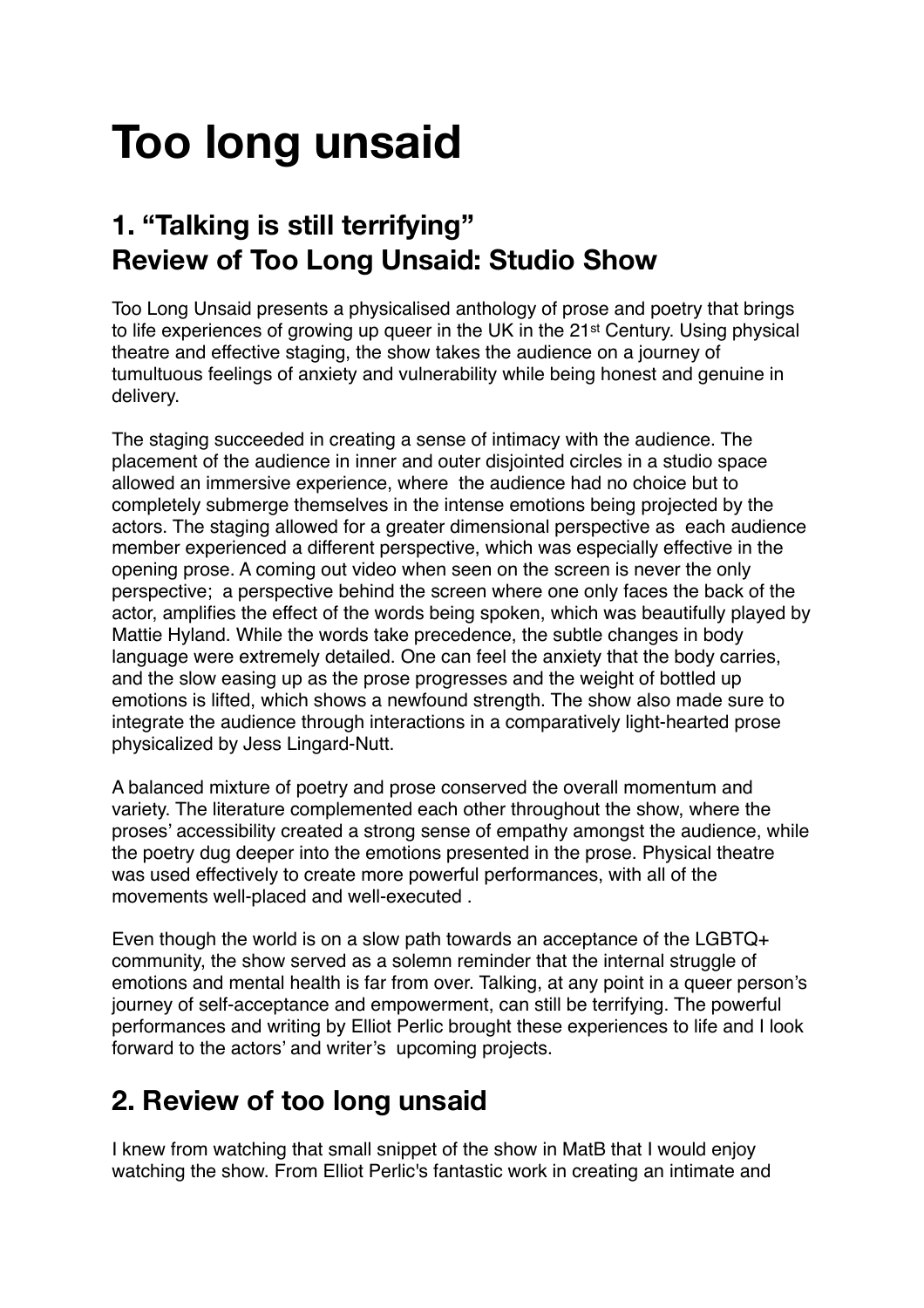poetic performance based on his personal life (which I most definitely would not have the courage to do!) to the cast's talented interpretation of it; I was enthralled by the piece the whole way through.

Moving past this, I must mention again how impressed I was by the actor's renditions as they made me sympathise with them, as well as making me laugh. For instance, I appreciated how they all made eye contact with members of the audience throughout their retelling. I thought it created the sensation of when a person tells a story to someone while they are having a conversation, resulting in the piece being all the more alluring. What is more, the dialogues between the cast members such as Mattie and Jodie Hodgson's intrigued me. Their interactions were so intimate that it motivated me to keep watching to find out what was going to happen next. It is almost like people watching. You sit there, watching as other people converse with each other, finding their business more appealing than minding your own. What I loved the most though was when all the actors started dancing to the abrupt music no one was expecting, re-enacting the exchanges made at parties between other boys.

Physical theatre was a very significant characteristic as it was present all the way through to the end. As I observed the actors move, I could see the distinct similarities between how they moved to how the performers in Frantic Assembly's productions moved. I had seen 'Things I Know to be True' a few years ago and was captivated by its use of physical theatre, so needless to say, I was excited by this.

Bertolt Brecht was an evident influence for 'Too Long Unsaid'. From the use of the lights staying turned on throughout the duration of the performance, to using direct audience address and the actors turning their backs to the audience (almost as if it were a metaphor of turning one's back to their sexuality), the performance was made to be very interesting to watch. Nonetheless, by having the cast turn their backs, I was not able to see what their facial reactions to their interactions with each other were. I felt as if I was missing out on what was occurring at times; especially in the beginning, when Mattie Hyland was sat hugging his knees.

Overlooking the only negative factor I saw in the performance, I loved how the entire performance was the personal journey Elliot's discovery of his own sexuality, and how he dealt with it, hence the title of the production, 'Too Long Unsaid'. The use of having each cast member wear an individual colour from the gay flag was very impactful to the narrative of the story, as them wearing something else would be unthinkable as it would not create the same effect. The private and taboo topic was the perfect choice for a performance due to its meaningfulness in addition to it rarely being included for fear of criticism.

#### **3. 'Time ticks and we stole what tock's we could'**

One voice. Six agents. *Too Long Unsaid* was a beautifully candid story; an amalgamation of both anthology and anecdote which detailed the writer, Elliot Perllac's journey of 'coming out' as gay. The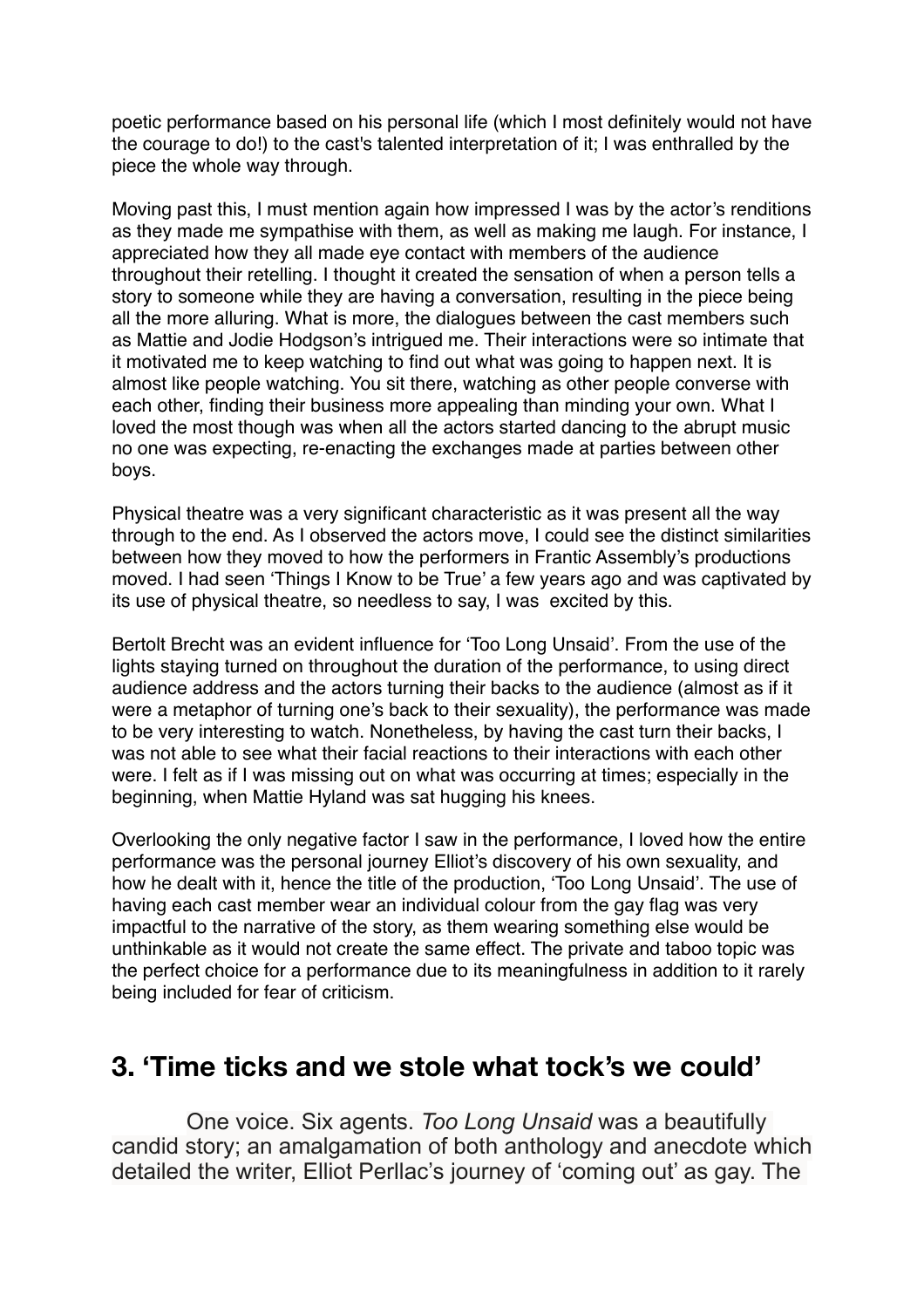audience was taken down a winding path that explored the writer's tale, from discovering and comprehending the nuanced fluidity of sexuality, to talking openly with family and friends about it. Upon entering the space, we find the cast scattered around the room, surrounding the seating which took on a layered, circular configuration. From where I was sitting, the performance was the perfect balance - intimate, but still in a position to see everything happening onstage. From this point, the configuration appeared almost maze-like, reflecting the narrative journey, which itself comprised many complex avenues to be explored. From where I was sitting it was perfectly effective in creating a physical representation of the poetry, using the bodies of the audience to form the network of passages, however I could see how a seat in the inner circle may be problematic - limiting the viewer who would perhaps have the misfortune of not seeing some of the well-choreographed, clockworklike movement.

The piece was well-balanced, with the cast using their physicalities to highlight the peaks and troughs of Perlac's beautiful poetry, giving the performance a variety of momentum whilst driving forward the narrative. Moments of high-emotional intensity were countered with light-hearted moments of humour.

I would love to see this show developed, and perhaps brought into a space with more technical versatility. Whilst the cast and crew did incredibly well in utilizing the studio space, some moments would have been served well with better tech, such as the party scene which was unfortunately accompanied by quiet, tinny music. Though this was an unavoidable limitation, the cast still committed to their dancing and kept the energy of the piece up. The poor sound quality did not detract from this well-constructed scene.

The show dealt with issues facing the LGBTQ+ community adroitly, drawing attention to the insecurities, inequalities and difficulties that are still suffered even today. Well written, well performed and poignant, *Too Long Unsaid* was a captivating piece that the cast and crew should be immensely proud of.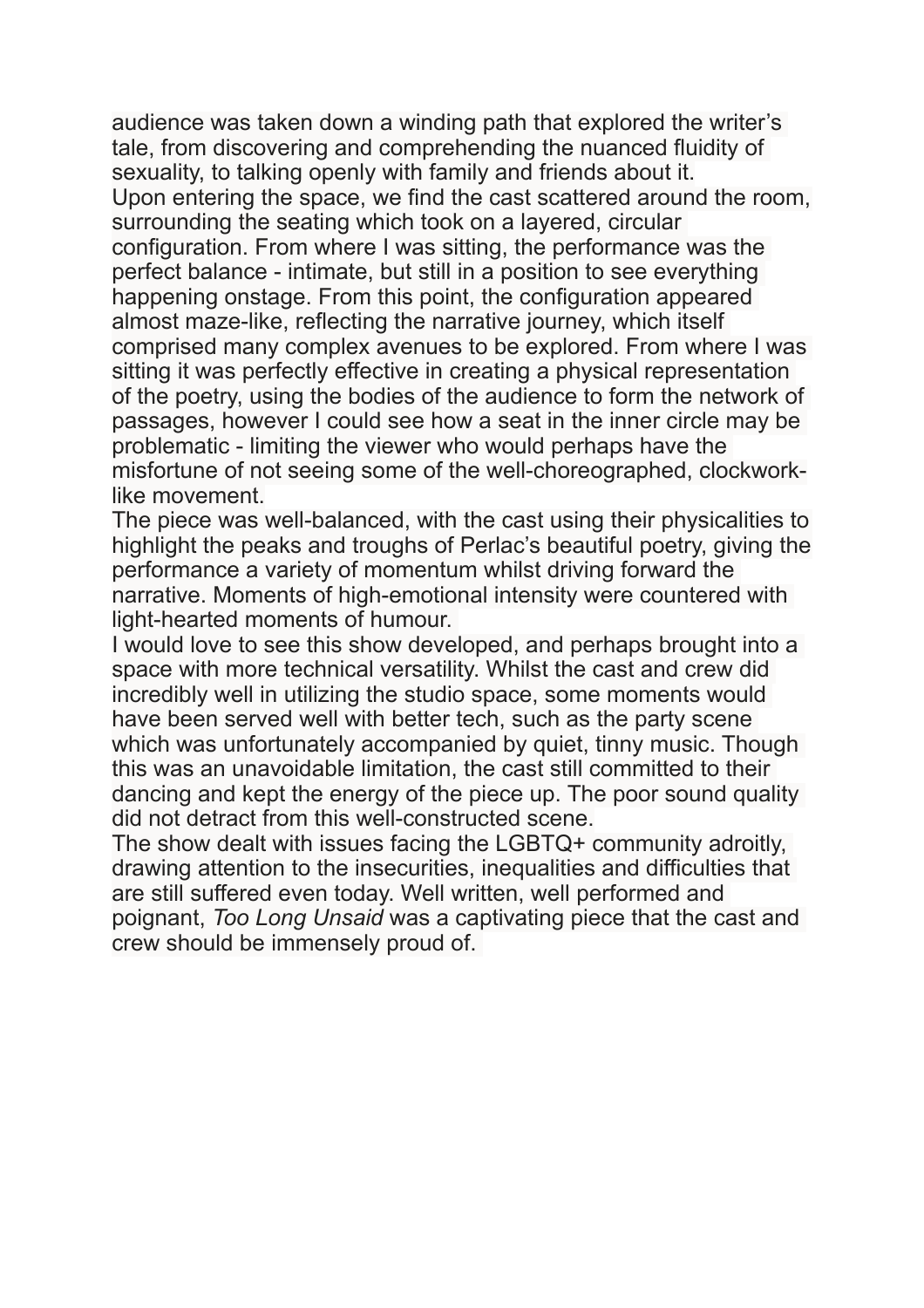## **Little Bear**

### **3. Starsign Lightbulbs and other excerpts; an evening with Little Bear**

When hearing rumours of a show desiring to question human nature, I was sceptical this multi-faceted and infinitely complex subject could be explored. This, coupled with the 1st year team and their directors Leah Nelson and Katherine Henry, excited and intrigued me for Little Bear. The publicity, designed and marketed by Cordelia Tarbrooke, sold a production concerned with the human place within the universe through focussing upon the eternal starsigns and starlight which loom above Earth, and have spectated human evolution since we emerged from the sea.

This focus became even more present when entering the Caryl Churchill Theatre, as the design of the space as a thrust stage with the rake struck me as a bold move, but I thought apt for an ensemble movement piece. The design choice of a lightbulb canopy suspended above the stage partially delivered upon the aesthetic marketed, however was something I wished to see them pushed further in quantity and quality so to really create a night sky, as lightbulbs are overused, so you have to push their use to it's limit and ingrain them within the piece. However, the use of the HOWIE lighting bar on the floor was an effective move, as throughout the performance it created an intimate space through lighting individuals from a different level, and supplied a piece of simple variety which emphasised the continuous, strenuous movement.

One takeaway of this show was it's use of the body, as the cast ruthlessly committed to a complex mixture of creating aural soundscapes of timbre whilst engaging physically as an ensemble to produce a tribalistic unit, which recreated the world they experienced, and the lives they lived. I was constantly in awe at the focus and professionalism of the ensemble, as each and every member maintained poise and accuracy throughout this extremely tough sequence of movement: every single cast member should hold their heads high and be proud of their performance, as you all successfully relied upon one another, and committed your minds and bodies to this show; Elena Strestik's Pina Bausch-esc repetition of throwing herself to the floor springs to mind.

However, this medium of performance relying heavily upon movement and voice became repetitive, tenuous and vague, as the production seemed to unravel and become lost in itself through losing focus upon it's research question. The excerpts of more naturalistic discussion of verbatim dreams and nightmares relieved this, as these stories provided variety in fear and humour (such as a supposed fear of rollypolys), however in this format also repeating, it only added to the pervading vagueness. I believe that if their research question had been revisited, revised and simplified, it would have made this performance more accessible and ground it within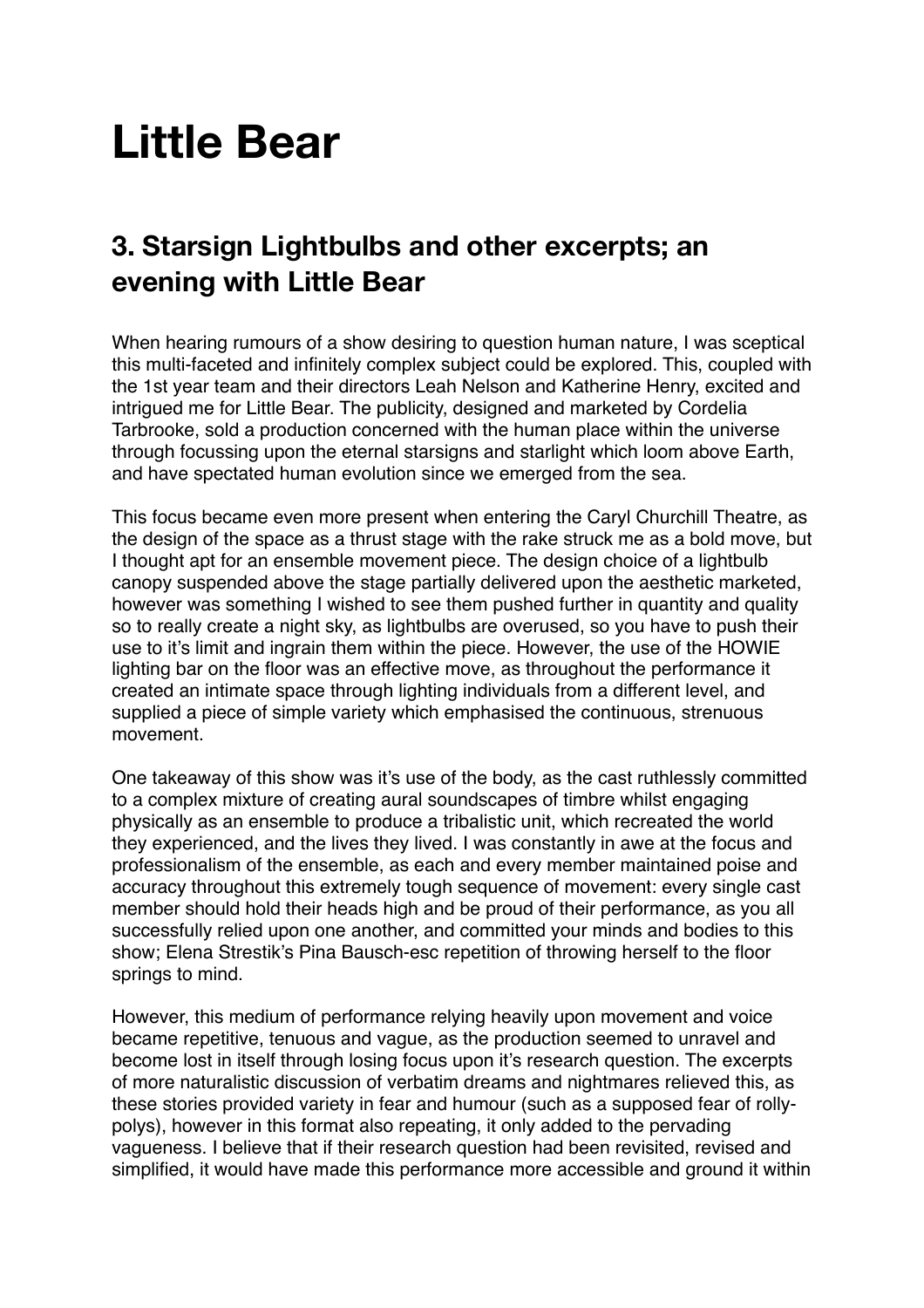a specific stimulus; 'Human nature' is itself a vague and monolithic concept, and I believe to provide an answer to this in the way their original question stated is far too ambitious.

However, the duets between each performer injected new dynamics into this piece, as moments between both Adam Bosher and Olly Van-Hoeken, and Madeleine Carter and Lucas Soubiran, provided 2 moments of memorable tenderness which engaged through questioning who humans are, and our place together as spectators within an infinite universe.

#### **2. Brave yet fragile**

This terms Student Workshop's student production 'Little Bear' featured a cast of eight performers and a crew mainly built on first year students was a physical theatre and dance- based performance presenting to the audience ideas on human instinct. Co-Directors Katherine Henry and Leah Nelson bravely took on the season slot this term and quickly filled the cast with first and second years respectively. All those onstage wore skin coloured clothing, went on without shoes and built up an atmosphere of sound through using nothing but stamping and voice.

Directing the Student Workshop season production can be challenging enough when carefully mapping, directing and designing a whole devised piece for the slot. However, to do this all as first year at University is far from an easy task for which both directors should be widely commended for. Although it can be admitted that there was often a variation of physical ability throughout the cast, every performer was taught a tight base layer of movement and style allowing the progression of narrative to emerge through the ensemble's physicality. The academic research behind styles of movement was evident to the audience in the high-quality piece presented onstage. Stand out performances by Ollie Van Hoeken and Elizabeth Lindsay led the performance beautifully with a precision on every movement made onstage which was beautiful to see from audience perspective.

One of the most difficult factors when blocking a performance in the Caryll Churchill theatre is battling with a very broad and yet shallow stage when using the rake in performance. This challenge was overcome by staging the audience in a wide thrust arrangement. Therefore, the performance managed to reach out to a much wider variety of the space. Furthermore, the use of Howie light laying on the back of the stage made for an illustrious effect highlighting movement of specific body parts which would not usually be considered by the audience. This use of lighting proved beautiful and reminded me of the works of Robert Wilson. The lights hanging above the stage representing the constellation of little bear was a clever touch but, in all honesty, it failed to provide a use nor give itself a reason for being there. This form of artificial light also took away from the organic nature of the performance the ensemble had worked so hard to build throughout the piece with the use of sound scaping and fluidity.

Whilst it is true that there are definitely creases and sections which may been to be polished and adapted throughout this piece, the performance itself was a very easy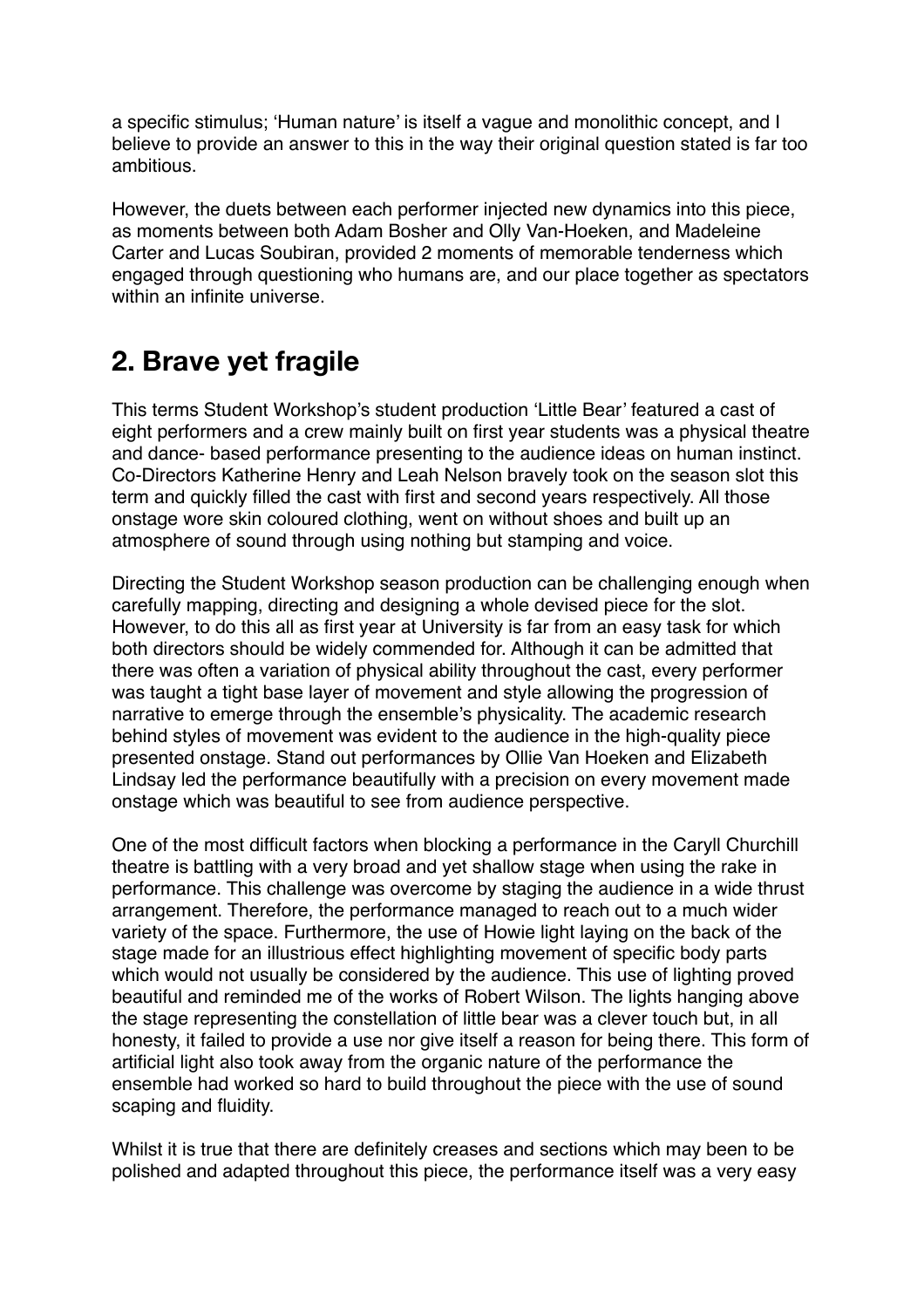watch due to the fluidity and unity seen onstage by the tightknit ensemble. With continued non-verbal communication and a majority of a strong quality of movement throughout, it was clear to the audience that through strong direction and creative process the cast had fantastic performing chemistry and trust in one another. This was of course very touching and professional. One section which would need to be addressed if the piece was ever to go further would be the verbatim dialogue within the piece. This for me missed the mark as the emphasis was rested on what the performers were saying rather than a key element of verbatim, who's words the performer is actually speaking. A further dialogue discrepancy about a performer being 'mental' as well as the repeated pushing down of a female

performer by a male performer seemed unintentionally politicised for an a-political piece of performance.

Overall, this performance was a brave and endearing piece veering away from patterns which have previously occurred in Student Workshop performances. Although the piece would have benefitted from more hours to work with second eyes on the performance from dramaturgs and academics, the piece provided to the audience was strong. From ensemble work down to the organic sounds and music of the piece, as an audience member I felt myself constantly intrigued and impressed by moments of precision and great fragility even in frantic moments.

#### **1. Little Bear Review**

Little Bear is an ambitious physical theatre piece exploring the depths of human subconscious and man's desire for connection. The play uses mimicry repeatedly; within the opening scenes, a 'leader' figure stamps their feet, eventually leading others to mirror their actions. These characters are all named after constellations and stars, emphasizing Hydra's (Played that Maddie Carter) reflective speech in a later scene, when she cleverly notes that stars as symbols of guidance. Stars are a motif throughout, with 'constellations' being suspended above the actors, perhaps symbolizing the association of the character's dreams with the directions of their lives. The 'leader' character is symbolic of the blue 'north star' that quides not only the other stars, but the physical sequences also. This leadership role is shared between multiple characters and could symbolize a lack of certainty in our everyday lives, as there is no clear direction we should take. In a way, the play portrays the innate human desire for leadership and guidance that the stars provide in times of turmoil, in this case, the turmoil being the characters' nightmares.

I found the use of physical theatre interspersed with the dream discussions particularly effective- in several situations the physical sequences are indeed abstract references to the dreams the characters discuss. For example, in a physical scene of chaos, Cassiopeia asks the audience to choose their favorite shopping center, before later discussing a dream of her going to Tesco's. Cephus tells of a dream where he punched someone, and we later see a physical sequence of him in a fight and losing.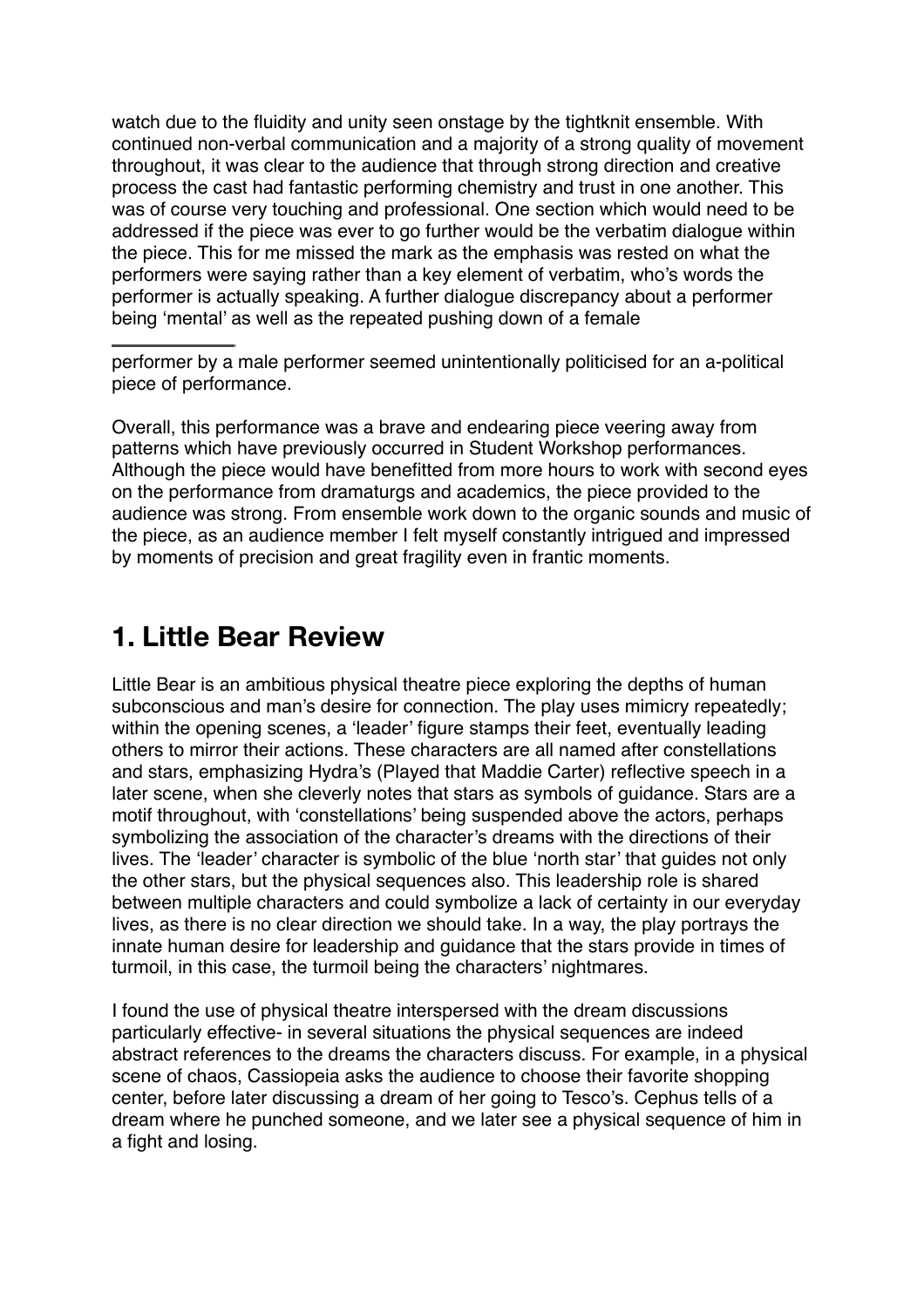The use of physical theatre is extremely effective in portraying the theme of human connection. The use of sound cleverly introduces the theme of non-verbal connection. In the opening sequence, the characters each create unique and interlocking noises that come together to establish a scene of tranquility. The singing of the female characters was particularly noticeable, their beautiful harmonies symbolizing the intimate relationships between them. The play not only explores the beauty of this connection, but also the struggles to obtain it. In a powerful sequence, Orion tries over and over again to hold back his lover as she tries to escape to be with another woman. Eventually, he has to let her go, creating a poignant tone; we feel his desperation not to lose the woman he loves, but his desire for her to be happy- with or without him. This journey to a harmonious relationship is also prominent in the scenes wherein the characters discuss their dreams. Initially, they talk over and interrupt each other, causing jarring transitions between their stories. However, as the play progresses, they listen to what they each have to say and interact with each other, making for a more meaningful interaction.

Overall, I found this play to be an entirely unique and thoroughly enjoyable experience, rich with meaning and powerful performances.

## **Dark Stage**

#### **1. The Dark (St)Age review**

Attempting to review a show set on alienating its audience, and more specifically, its critics, initially seemed like an impossible task. How can you successfully critique a play that relentlessly critiques you? Statements such as 'Who are the critics?', 'If I'm frank, they are not very intelligent' and (my personal favourite), 'They're limited people', brought a smile to my lips but simultaneously made me hyperconscious of my notepad and pen. Making the audience hyperconscious, however, was no doubt the aim of this obsessively self-reflective play.

The play's disregard for the barrier between actor and audience was evident upon entering the theatre: a screen at the back of the stage showed a live feed from a camera placed upstage left. Literally putting a mirror up to the audience and forcing them to confront their role as viewers resulted in an uncomfortable atmosphere from the get-go. The play's efforts to make the audience examine themselves seemed inexorable as the fourth wall was shattered by Ethan Chappell-Mason's first monologue, a polemic poking fun at theatre and theatregoers.

Chappell-Mason's character acted as a quasi-dictator, with Thomas Price nailing the role of gormless underling. The ensemble's subservience was depicted through physical theatre, with Chappell-Mason as master puppeteer, controlling the cast's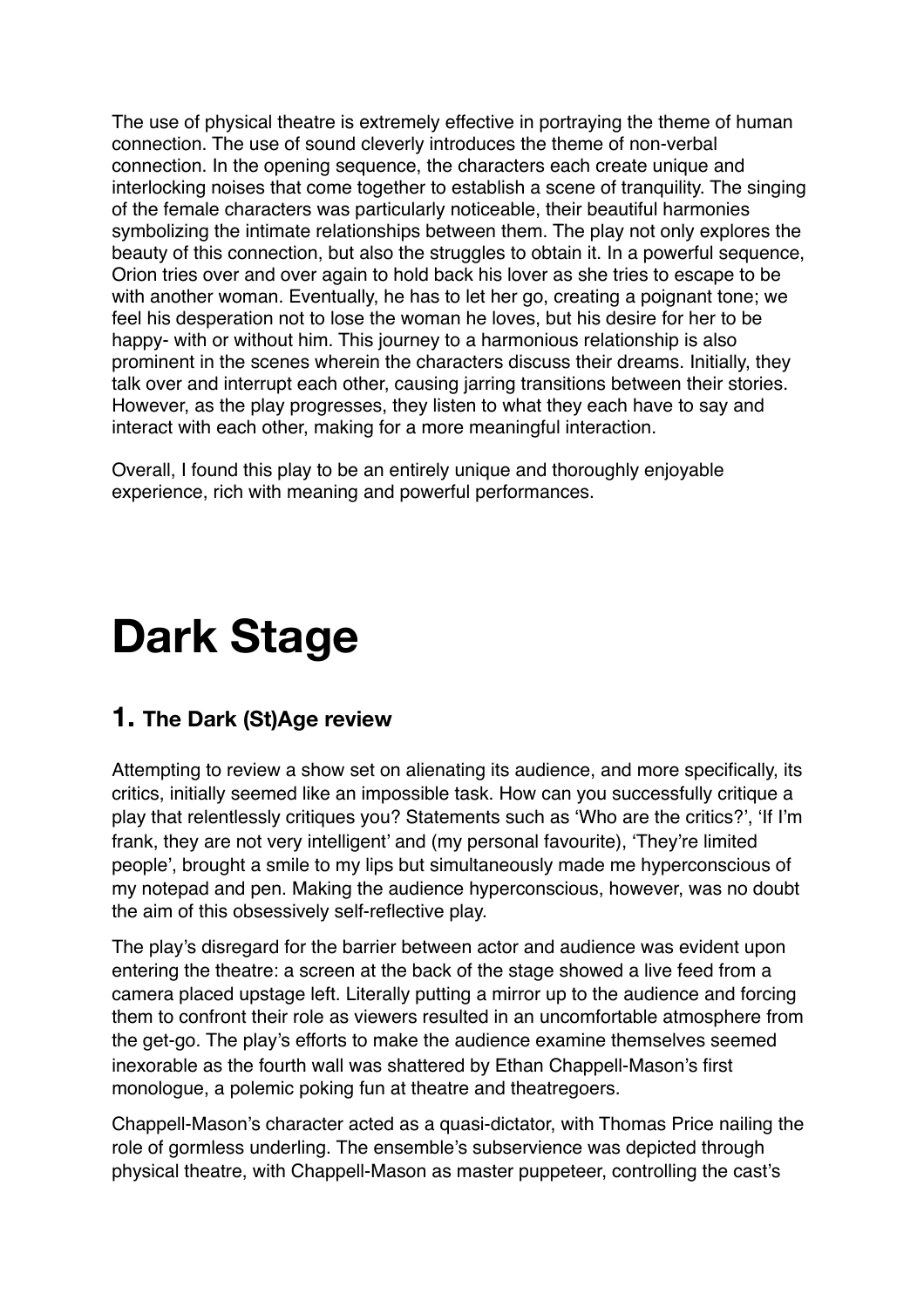movements and darting around the stage like an ape released from its cage. The cast should be praised for their incredible stamina and the range of their movements which ranged from balletic to jerky and spasmodic.

Additionally the play's dialogue was delivered with conviction and Eloise Harper's caustic monologues overflowed with venom and world-weariness. The play even had the audacity to explicitly address its abstruseness: Harper's cry of 'You haven't understood shit of what's going on' led to some hesitant tittering from the audience, perhaps indicating sheepish assent. I enjoyed the play's self-awareness and its painfully self-conscious antics successfully highlighted the inherent flimsiness and artificiality of theatre.

A particular highlight was the final scene where each performer seemed to go through a painful re-birth, which, in my eyes, symbolised a phoenix-like renascence of theatre. Levels were utilised to great effect as the ensemble began on the floor and after many agonizing movements, came to their feet. The stage also gradually became lighter, effectively underscoring the transition from a bleak past to a hopeful future.

Despite all of the critic-bashing in this play, the thing I found most disturbing was the final bow. There was no blackout or break to delineate the real world from the theatrical one: we witnessed the actors transition from their roles into their own personalities. I felt that denying us the comfort of a dark stage was another way of tampering with the unspoken contract between audience and actor. Nevertheless, giving such a turbulent show a harmonious, optimistic ending was a brilliant choice and allowed the audience to leave the theatre with something more than just a cold sense of meta-induced dread.

#### **2. Review of The Dark Stage**

*The Dark Stage* is equally terrifying as it is gorgeous. All of the aesthetic choices fill the Boilerhouse space with a gritty, uncomfortable musk. I would have loved to have seen a more complex utilisation of multimedia rather than just a projection of the performance from an alternate angle. Use of propaganda imagery, styled specifically for this piece, may add a layer of explanation for the more complex structural elements of the writing which are not as obvious in performance.

The overall aesthetic serves this performance immaculately. Shadow play is used with distinct purpose, the 'Puppeteer' of the imagined universe is cast over the ensemble. Costume works coherently. The focus of the cast is unmoving and unnerving. They visibly look through you in their state of pure zen.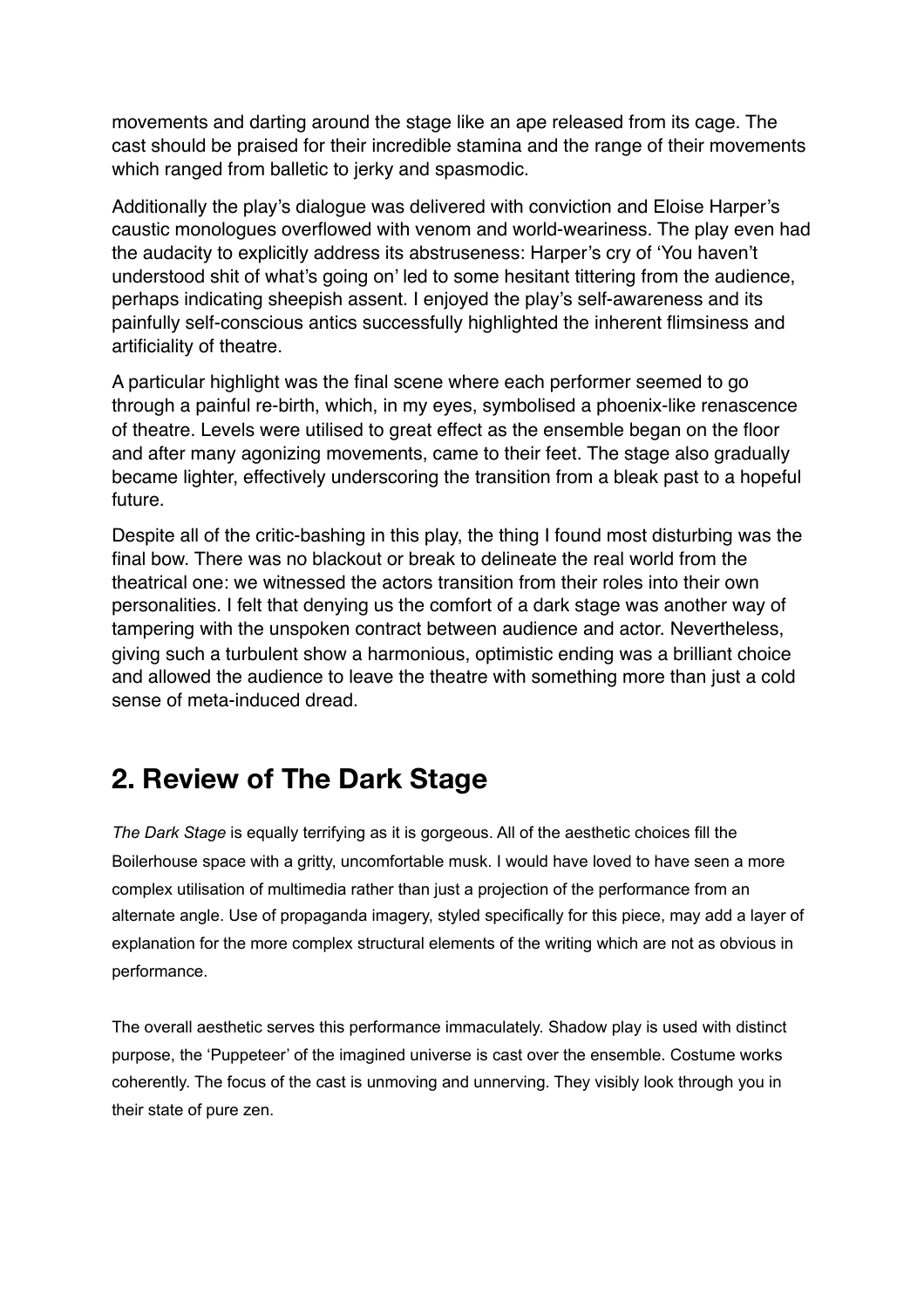The most striking element of this performance is undoubtedly the physicalisation. It is stellar. From the inclusion of Commedia dell'arte, to the Laben and Feldenkrais movement sequences, Lorenzo Di Credico's stylistic decisions are insane yet perfect. I commend the cast for absolutely giving themselves over to the work. They throw themselves about the space. Their strength and control is evident from the breathless manner in which they push themselves through the movement games, sweat pouring down their faces. They force themselves to their extremities, surpassing the threshold of their fatigue to continually present their bodies in an exceptional manner.

The play is uncompromising in its approach. It is unhinged, yet entirely controlled. Any bursts of chaos are measured with absolute precision which drives this performance to its very edges and captivates at each and every turn. Segments snap with a gong sound, separated episodically and each narrating a new aspect of this disturbed world unfolding before us. The worldbuilding is consistent, clean and fantastically frightening. This is a play about civilisation, about human evolution and our current climate of incomprehensible dissaray due to corruption in higher powers. It is a piece which encapsulates so much of the darkest aspects of modern society with eloquence and flare.

This is one of the (if not the) best things to come out of the Student Workshop in my experience of their work. *The Dark Stage* sets a president for other SW affiliated companies as an example of the vivid potential harboured in intelligent practice and dedicated actors. The writing is ingenious. While the process may be one of pure exhaustion, the results are evident in the brilliance of the final product. I am enthralled that this level of theatre exists in the other standard student shows.

### **3. It is with the greatest regret that I am writing this review… or, is it only fuelling your personal remorse for asking for one?**

In an age of mediatised representations, corrupt political regimes and substantial hierarchical differences, The Dark Stage attempted to interrogate the capitalist nature of theatre by putting such bourgeois entertainment in the spotlight. All puns included, this satirical production effortlessly challenged our political understanding of theatre through its Marxist commentary, shunning theatre critics for their moneymaking profession. Lorenzo Di Credico's script and visual performance techniques interrogated our cultural appreciation of the art form, as he directly put his audience to the test. Through the projected image of the audience onto the back wall of the stage, the play's quote: "art is its own semblance, the shadow of our society", became the hypothesis. We had to be ready to look within ourselves in order to appreciate the theatre before us.